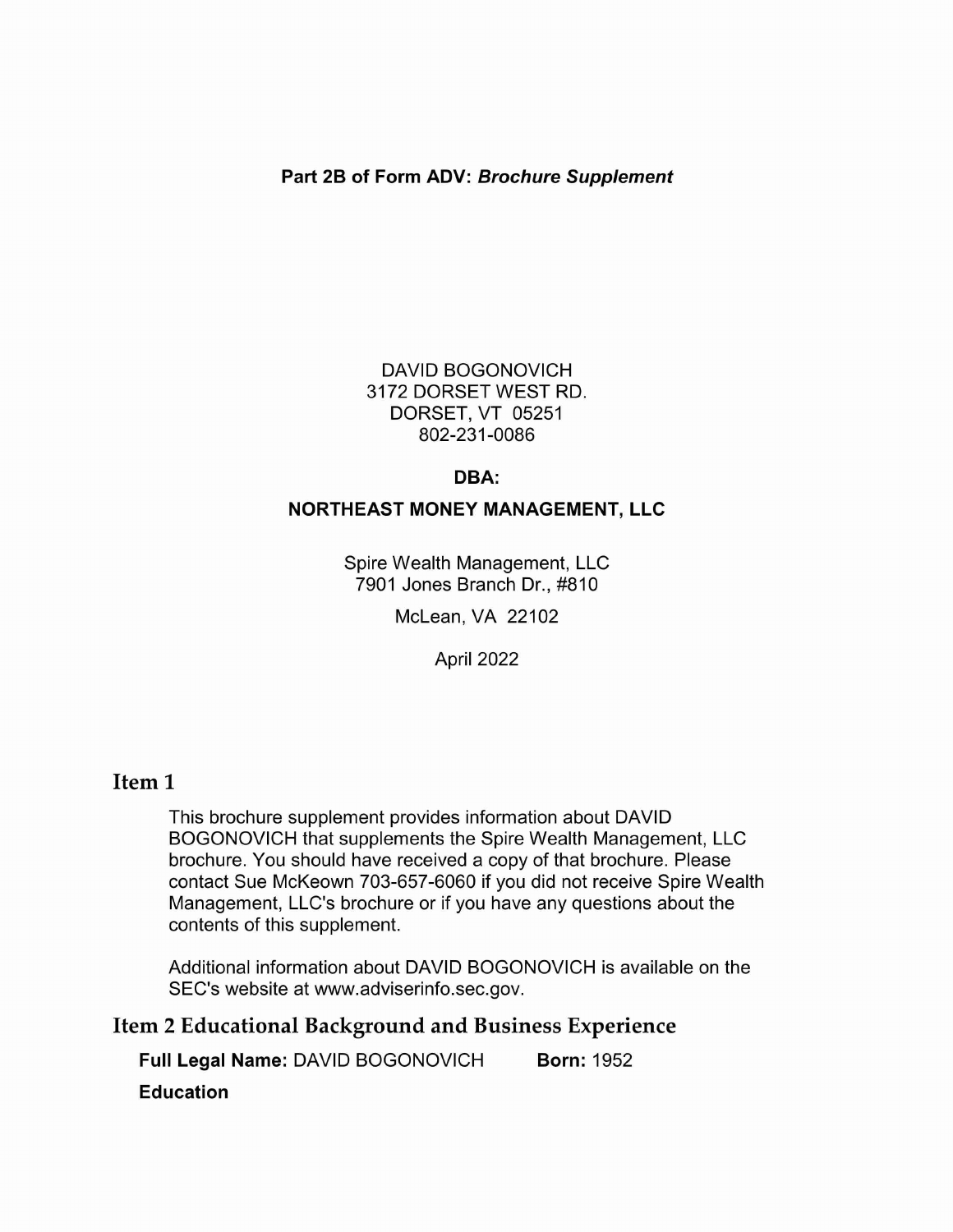## BOSTON COLLEGE; BS, ACCOUNTING; 1974

#### Business Experience

NORTHEAST MONEY MANAGEMENT; PRESIDENT/CEO; from 09/2017 to PRESENT

ATLAS PRIVATE WEALTH; SVP/WEALTH MANAGER; from 10/2007 to 9/2017

DION MONEY MANAGEMENT; WEALTH MANAGER; from 04/1999 to 10/2007

# Item 3 Disciplinary Information

DAVID BOGONOVICH has no reportable disciplinary history.

## Item 4 Other Business Activities

## A. Investment-Related Activities

1. DAVID BOGONOVICH is not engaged in any other investmentrelated activities.

2. DAVID BOGONOVICH does not receive commissions, bonuses or other compensation on the sale of securities or other investment products.

## B. Non Investment-Related Activities

DAVID BOGONOVICH is not engaged in any other business or occupation that provides substantial compensation or involves a substantial amount of his or her time.

# Item 5 Additional Compensation

DAVID BOGONOVICH does not receive any economic benefit from a nonadvisory client for the provision of advisory services.

## Item 6 Supervision

Supervisor: Sal Malik

Title: Director of Supervision

## Phone Number: 703-657-6075

In addition to an annual in person review of our firms policies and procedures, each advisor is subject to the following ongoing supervision and review:

Daily trade reviews

Monthly review of personal securities accounts